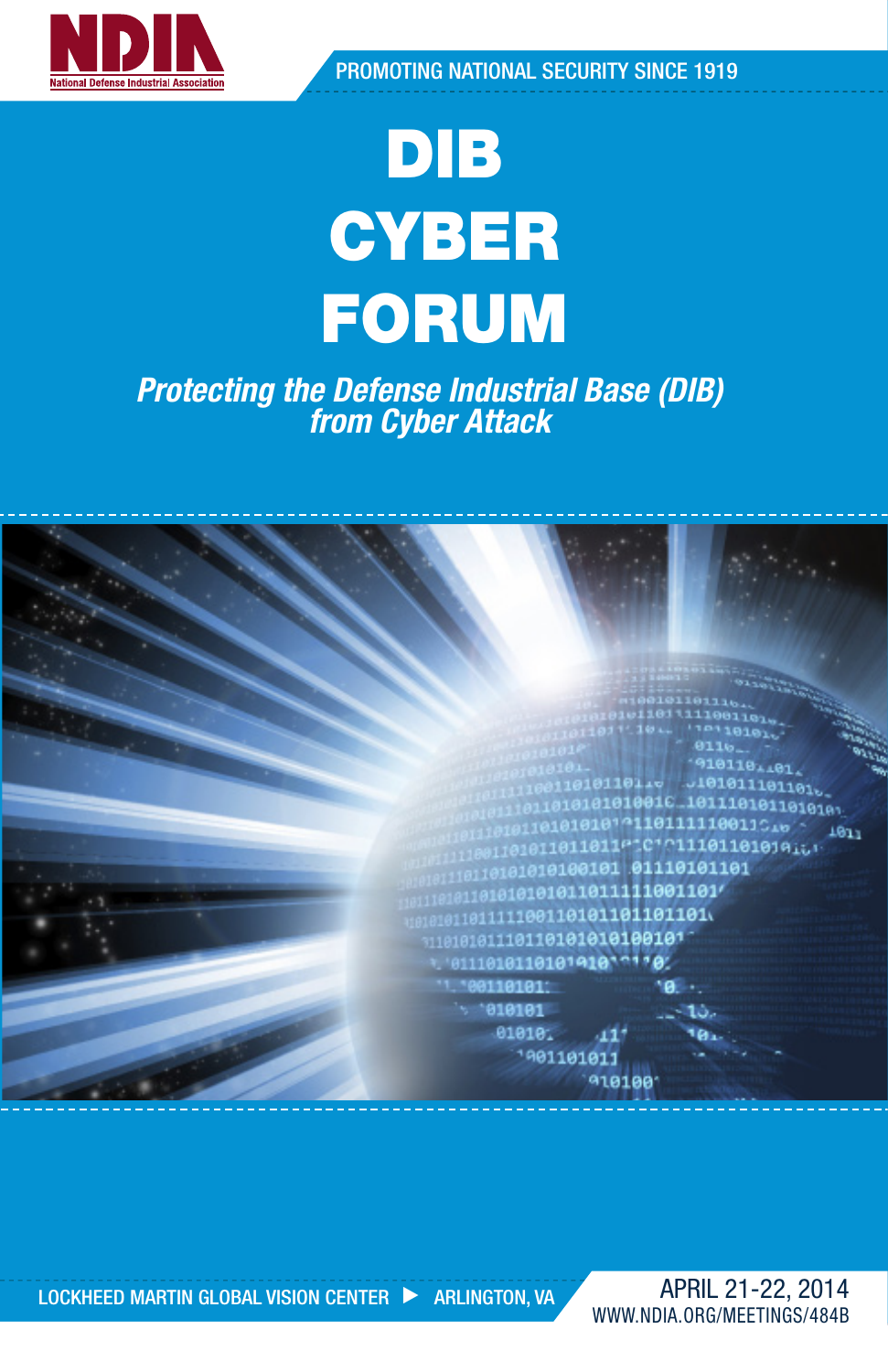## MONDAY, APRIL 21, 2014 **CLASSIFIED**

#### 1:00pm - 4:00pm REGISTRATION OPEN

#### 2:00pm INTRODUCTIONS

▶ RADM Gib Godwin, USN (Ret), *Co-Chair, NDIA Cyber Division; President Owner, BriteWerx, Inc.*

#### 2:15pm GOVERNMENT PERSPECTIVE

▶ Mr. Jeffrey Howard, *U.S. Senate Staffer* 

#### 3:00pm ADVANCED PERSISTENT THREAT (APT)

<sup>u</sup> Ms. Kristan Lane, *Intelligence Analyst, FBI,Cyber Division*

## TUESDAY, APRIL 22, 2014 UNCLASSIFIED - U.S. CITIZENS ONLY

#### 7:30am - 4:00pm REGISTRATION OPEN

#### 8:30am INTRODUCTIONS

▶ Mr. Mark Fedak, *Co-Chair, NDIA Cyber Division* 

#### 8:45am DOD PERSPECTIVE

Strategic Overview ▶ Mr. Dan Prieto, *Director Cybersecurity and Technology (CS&T)*, *DoD-CIO* 

#### 9:30am DIB CS/IA PROGRAM OVERVIEW

Overview of DoD's Defense Industrial Base Cyber Security and Information Assurance (DIB CS/IA) program. This was established as a permanent program in 2013 to enhance and supplement DIB participants' capabilities to safeguard DoD information on DIB unclassified information systems. Through this publicprivate cyber security partnership, DoD and DIB participants share cyber threat information to identify and respond to adversary activity. **Ms. Vicki Michetti, Deputy Director, DIB CS/IA Program**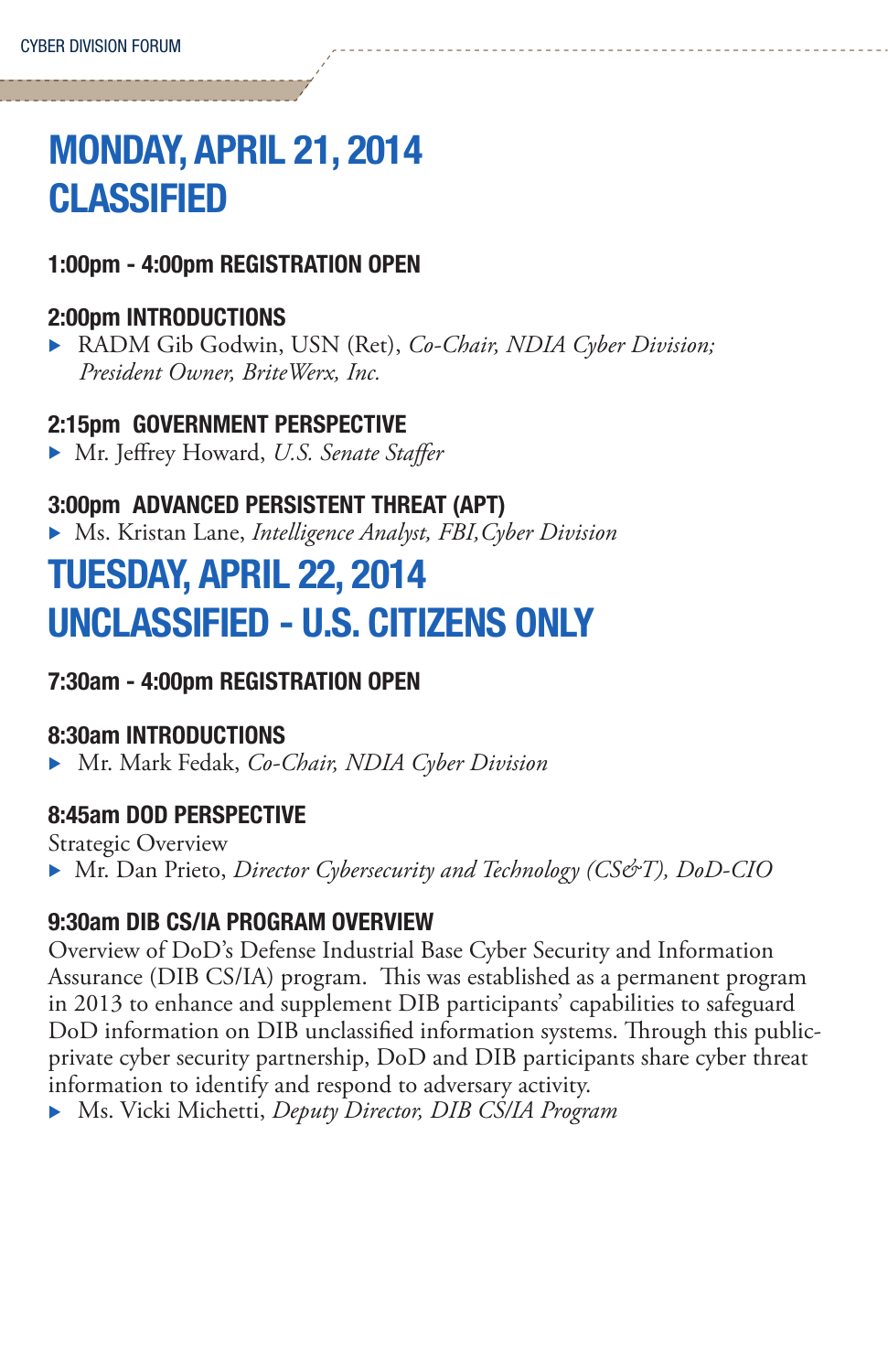#### 10:00am DHS ENHANCED CYBERSECURITY SERVICES PROGRAM OVERVIEW

▶ Mr. Jay Holcomb, *Program Manager, Enhanced Cybersecurity Services (ECS) Program Manager, United States Department of Homeland Security*

#### 10:30AM NETWORKING BREAK

#### 11:00am DEPARTMENT OF HOMELAND SECURITY OVERVIEW OF NCCIC

The Department of Homeland Security is responsible for protecting our Nation's critical infrastructure from physical and cyber threats. The National Cybersecurity & Communications Integration Center (NCCIC) serves as a centralized location where operational elements involved in cybersecurity and communications reliance are coordinated and integrated. Mr. Zelvin will provide an overview of NCCIC responsibilities in securing the Nation's cyber networks and systems.

▶ Mr. Larry Zelvin, *Director, National Cyber and Communications Integration Center, U.S. Department of Homeland Security*

#### 11:30am FBI OVERVIEW

The FBI will present an overview of their cyber protection programs, including information relating to the Cyber Threats to DoD contractors, and the actions that the FBI undertakes to both prevent attacks through information briefs, and provides help to contractors to mitigate attacks on their IT systems.

- ▶ Mr. Michael Rosanova, *FBI*
- ▶ Mr. Todd Tucker, *DSS, Cyber Operations*

#### 12:15pm NETWORKING LUNCH

#### 1:30pm PRIVATE INDUSTRY PERSPECTIVE

A first person experience on the difficulty of mitigating a sophisticated foreign attack from the perspective of a small-to-medium sized company – how to defend a company's network with a small IT staff.

**Mr. Andrew Klucsarits, CISO, The SI Organization, Inc.**